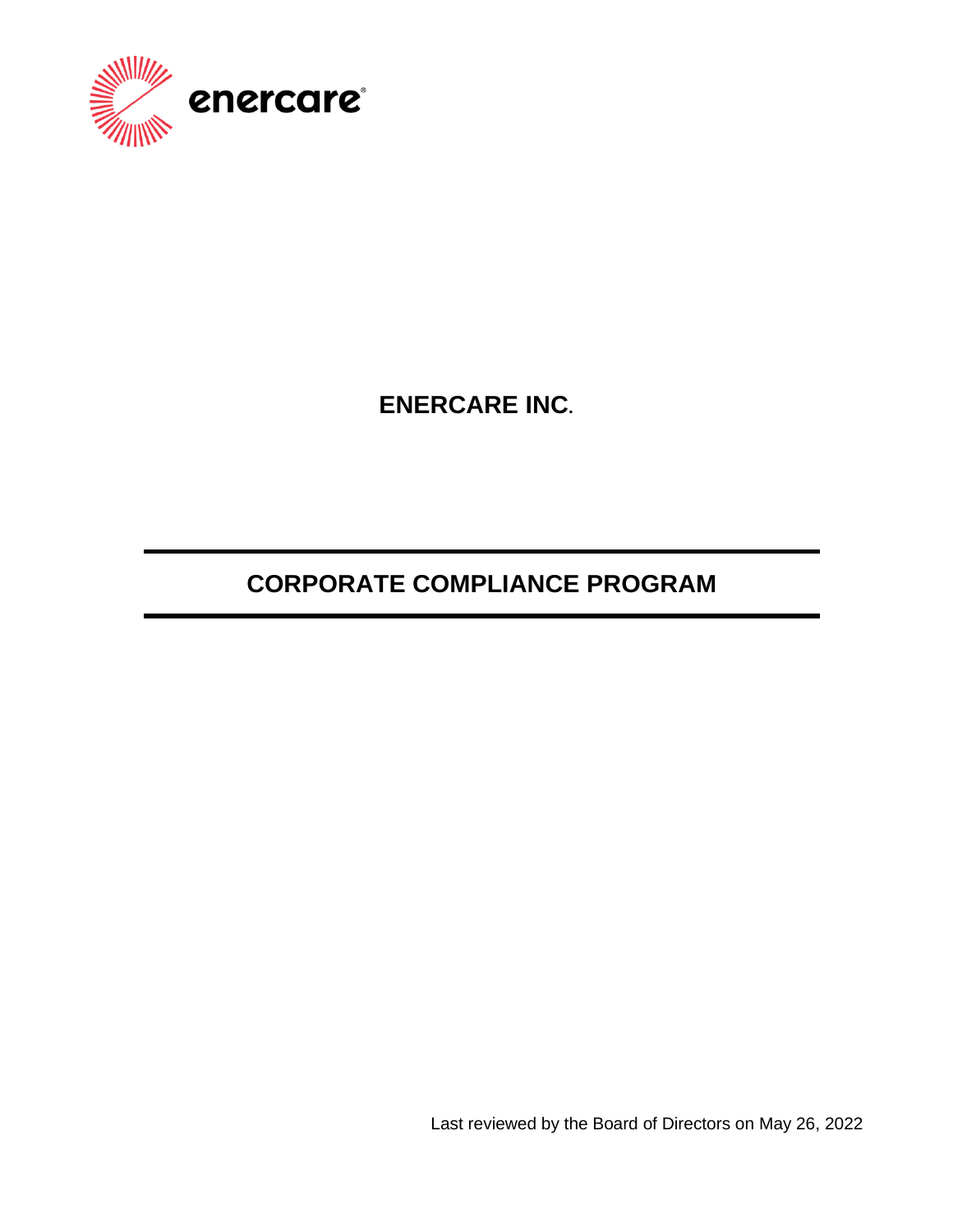#### **CORPORATE COMPLIANCE PROGRAM of Enercare Inc., Enercare Home and Commercial Services Inc., Enercare Home and Commercial Services Limited Partnership and SE Canada Inc. (together, "Enercare")**

# **1. INTRODUCTION**

## **1.1 Purpose**

This Corporate Compliance Program ("**Program**") has been established so that Enercare and its employees understand and comply with the competition laws that apply to them. It will help Enercare anticipate and prevent contraventions before they occur, and detect and report contraventions if they do occur.

## **1.2 Commitment to Compliance**

Enercare is committed to complying with the law. Legal and ethical conduct is in the best interests of Enercare and its employees. Enercare's board of directors and management are firmly committed to and intend to promote and ensure compliance with the law.

While management is accountable for compliance, Enercare's board of directors has designated a senior corporate officer responsible for the development, implementation and maintenance of the Program ("**Compliance Officer**"). The Compliance Officer may be contacted at:

> Tracy Li Chief Administrative and Legal Officer Bus: 416.649.1862 Cell: 416.689.2473 Tracy.li@enercare.ca

## **1.3 The Importance of Compliance with Canadian Competition Law**

The purpose of the *Competition Act*, Canada's competition law, is to maintain and encourage effective competition in Canada. Enercare firmly believes that preservation of a competitive economy benefits Enercare, its employees, its customers, and all Canadians.

Violations of the *Competition Act* can have serious consequences both for Enercare and individual employees. Violations can result in criminal charges, fines or other monetary penalties, and imprisonment. No matter the outcome, investigations and litigation related to actual or potential violations of the *Competition Act* are expensive and time-consuming. They distract Enercare and its employees from serving our customers and growing our business.

## **1.4 Everyone is Responsible for Compliance**

While the Compliance Officer manages the Program, daily responsibility for compliance with the law rests with each and every officer, manager and employee of Enercare. Compliance with the law protects not only Enercare's business, but also each of us individually.

There may be instances where this Program sets standards that are higher than those required by the law. Nevertheless, it is imperative that all Enercare employees strictly follow the rules of conduct established by this Program.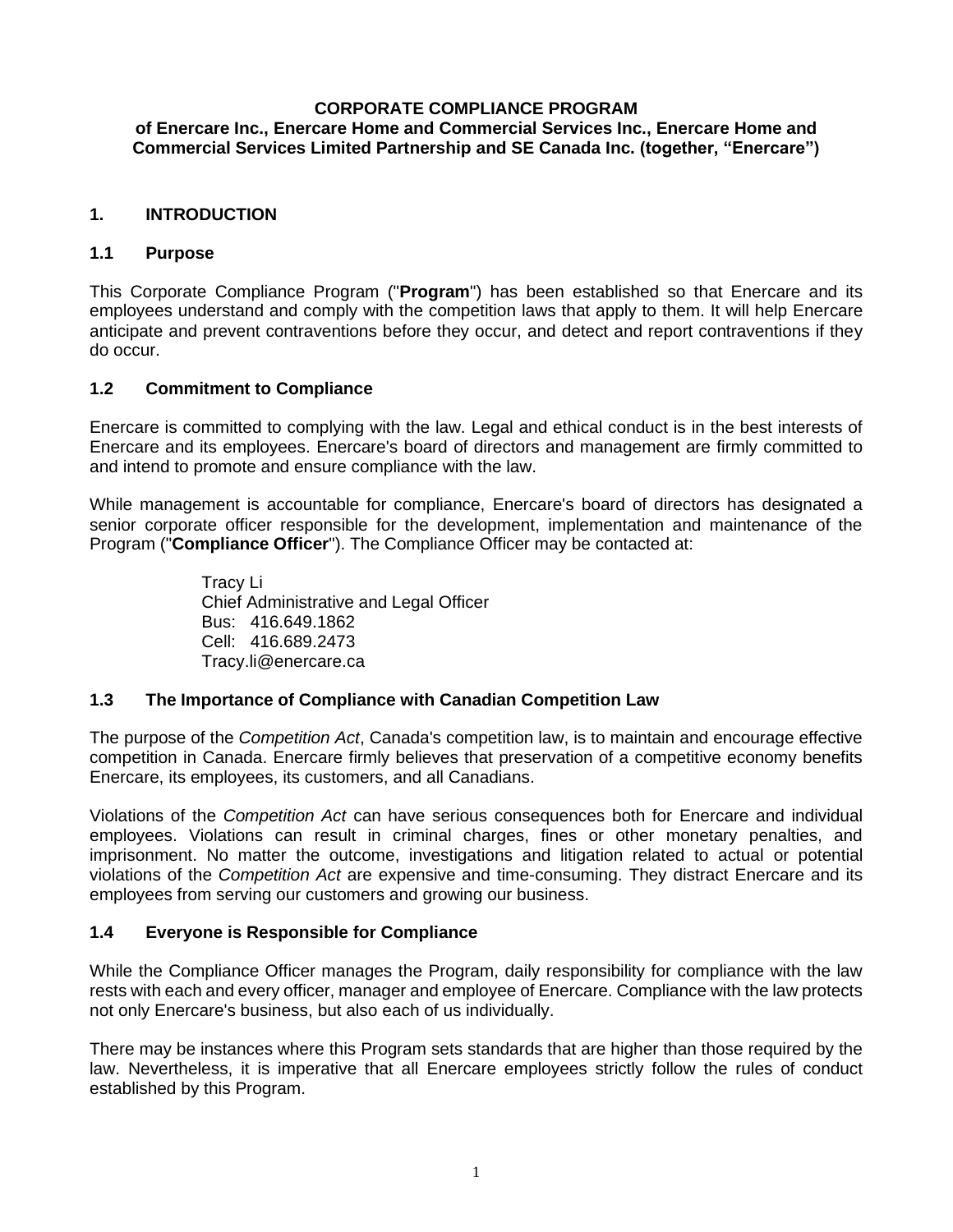# **1.5 Subject Personnel**

The Program applies to everyone at all levels of Enercare. Use of the term "employees" in this Program has the broadest possible meaning, including officers, managers, employees, contractors, consultants, agents and anyone else acting for Enercare.

It is the personal responsibility of all employees to conduct their activities on behalf of Enercare in compliance with the law. No one who is employed by Enercare has the authority to engage in any conduct, or knowingly permit a subordinate to engage in any conduct, that contravenes the law or this Program.

Anyone who engages in such conduct or who otherwise contravenes the Program or the law may be subject to appropriate disciplinary or corrective measures, up to and including dismissal. Any manager or supervisor who fails to take reasonable steps to prevent or detect contraventions will also be subject to discipline. This is in addition to any criminal or civil liability that may be imposed on the individual.

# **1.6 Employee Acknowledgement**

Each employee will be provided a copy of this Program. Each employee in the Training Groups (as defined in section [3](#page-2-0) is required to acknowledge that he/she has read and understands this Program and that he/she understands his/her obligations under it. Acknowledgements may be required on a periodic basis from Training Group employees or other employees as considered appropriate by the Compliance Officer. Such an acknowledgement will also be sought in the event that significant changes to the Program take place.

# **1.7 Questions**

If employees have any questions concerning the Program or the law, they should contact the Compliance Officer or the legal department.

# **2. CORPORATE COMPLIANCE POLICIES AND PROCEDURES**

Enercare recognizes that strong compliance policies and procedures are critical. Enercare's policies and procedures related to certain sections of the *Competition Act* are attached at Appendix A. These policies and procedures will be updated periodically by the Compliance Officer to reflect changes in the business, the law, government enforcement policies or the industry. Reasonable measures will be taken to promptly notify all employees of such changes.

The focus of these policies and procedures on particular sections of the *Competition Act* does not mean that employees need not concern themselves with other sections of the *Competition Act*. Rather, these policies and procedures address the sections which Enercare has identified as most relevant to its business.

# <span id="page-2-0"></span>**3. TRAINING AND EDUCATION**

Enercare recognizes that maintaining an effective Program requires some additional education and training for certain employees, such as those who have responsibility for ensuring compliance with this Program, directing the overall business and strategy of Enercare, responding to employee inquiries regarding this Program and/or managing staff.

The Compliance Officer shall ensure appropriate additional training and education is provided to the executive team, the legal department, senior sales managers, senior customer care managers and senior managers of return depots (the "**Training Groups**").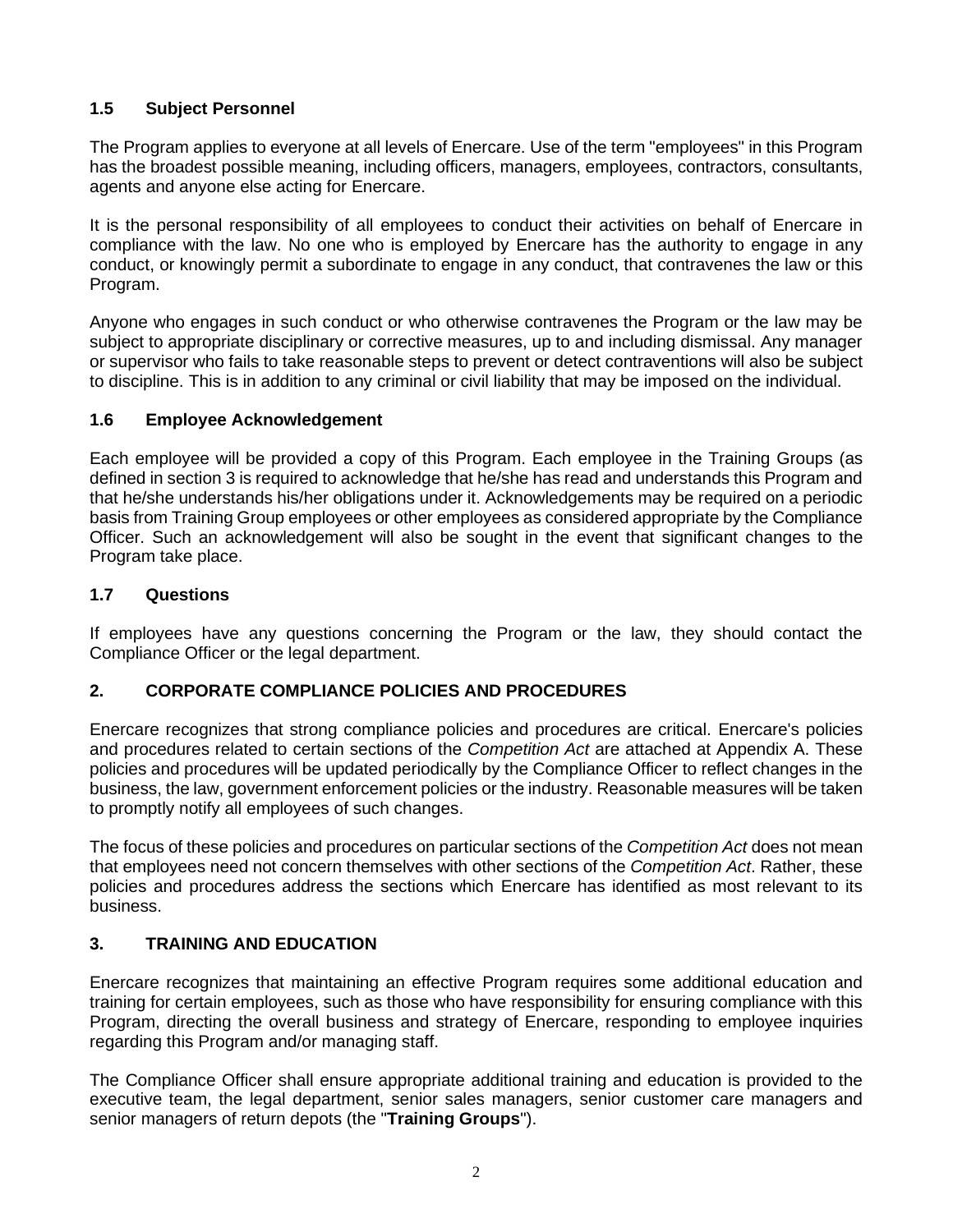All new employees who join the Training Groups will be required to participate in training as soon as practical after the commencement of their employment, and prior to being put in a position where they might violate the law.

The Compliance Officer may update the list of Training Groups as necessary to ensure the effectiveness of this Program.

# **4. MONITORING, AUDITING AND REPORTING MECHANISMS**

# **4.1 Monitoring**

The Compliance Officer shall monitor business activities to ensure compliance with this Program. The Compliance Officer shall ensure that the Program is reviewed and evaluated periodically, and that the Program is updated when issues arise, when there are new developments in the law or the business activities of Enercare, and when opportunities for improvement are detected.

# **4.2 Auditing**

The Compliance Officer shall conduct periodic, *ad hoc* audits, or event-triggered investigations, as appropriate, to confirm whether Enercare is fully complying with the *Competition Act* and whether this Program is being implemented properly and operating effectively. The Compliance Officer may develop procedures for such audits as appropriate.

# **4.3 Reporting**

Reporting possible violations of the Program or the law are critical tools which help Enercare and employees address potential legal violations as soon as possible, take advantage of government programs which promote self-reporting of possible criminal activity in exchange for immunity from criminal prosecution and ensure the effectiveness of this Program.

If employees become aware of a breach or possible breach of the Program or the law, they must report it to the Compliance Officer immediately. No employee shall suffer any adverse employment consequences for reporting a possible contravention of the Program or the law.

The Compliance Officer shall report any such breach or possible breach of the Program to the board of directors.

## **4.4 Disciplinary Procedures**

Enercare is strongly committed to compliance with this Program and the law and takes non-compliance very seriously. Any breach of this Program and/or the law will result in disciplinary action, up to and including dismissal.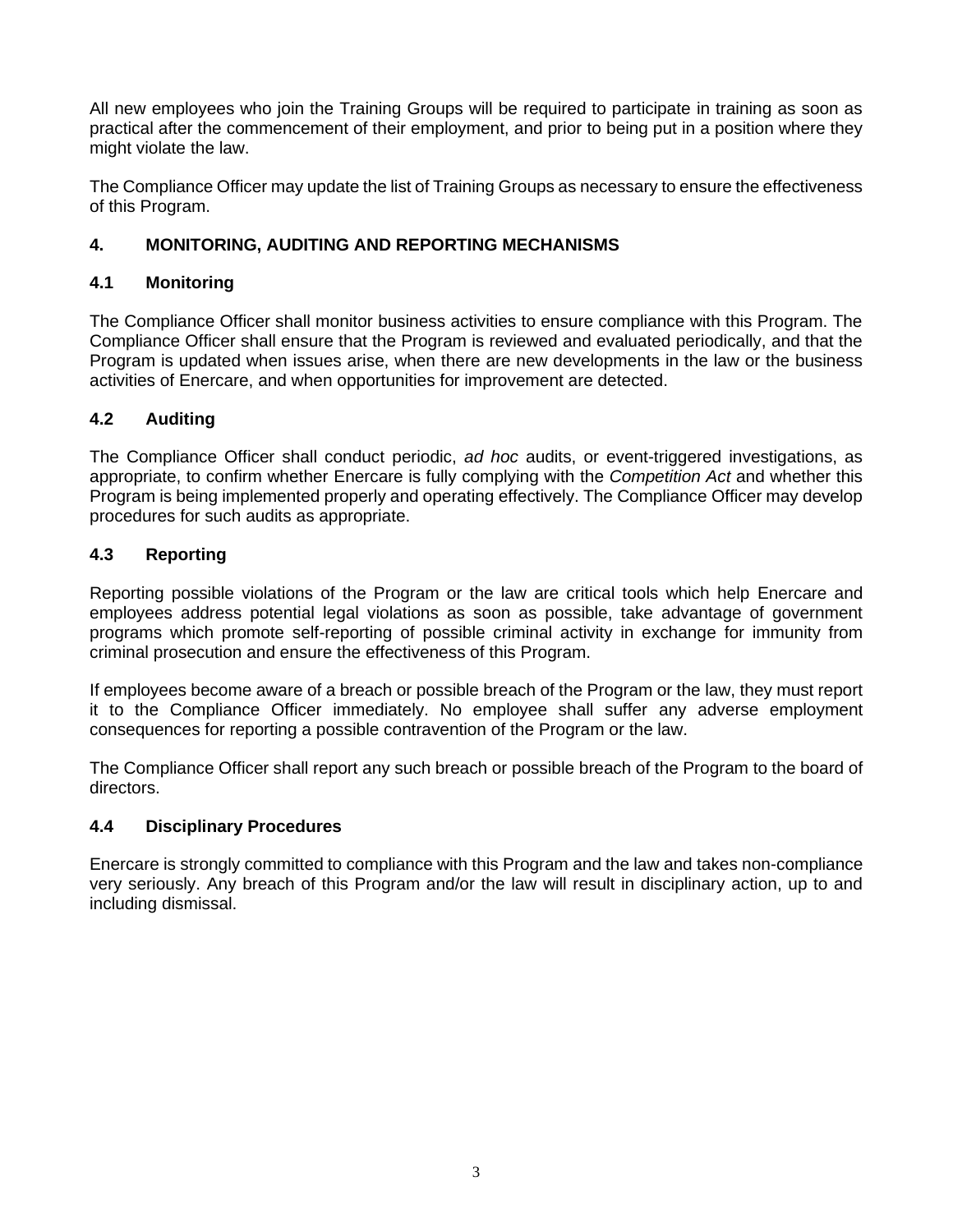

# **APPENDIX A TO ENERCARE'S CORPORATE COMPLIANCE PROGRAM**

#### **Policies and Procedures concerning Relevant Sections of the** *Competition Act*

#### **1. INTRODUCTION**

As described in the Program, Enercare is committed to complying with all aspects of the *Competition Act*, Canada's competition law. In this regard, and to assist all employees with compliance, Enercare has prepared the following policies and procedures which:

- i) summarize provisions of the *Competition Act* (the "**Relevant Sections**") most relevant to Enercare's business;
- ii) list conduct which is prohibited under the Relevant Sections and thus under Enercare's Program;
- iii) provide practical examples of conduct which may violate the Relevant Sections; and
- iv) identify other important features of *Competition Act* enforcement and how Enercare's employees must conduct themselves when in those situations.

As explained in the Program, the focus of these policies and procedures on the Relevant Sections does not mean that the Program does not require compliance with the *Competition Act* as a whole. Rather, Enercare has created these policies and procedures to assist employees in understanding and complying with the Relevant Sections, which Enercare has identified as most relevant to Enercare's business.

## **2. AGREEMENTS WITH COMPETITORS**

## **2.1 Price-fixing and Bid-rigging**

Canada's competition law is founded on the belief that competition produces better economic outcomes for all Canadians. Accordingly, the *Competition Act* prohibits certain agreements between competitors. In particular, and subject to certain exceptions, it is a *criminal offence*:

- i) to agree or arrange with a competitor to fix prices, allocate markets, or restrict output ("**price-fixing**"); and
- ii) to agree or arrange with another person (i) on the content of a bid, (ii) to refrain from bidding, or (iii) to withdraw a bid, unless the agreement is disclosed to the person calling for bids ("**bid-rigging**").

Penalties for price-fixing and bid-rigging are severe. Individuals can go to jail and both individuals and corporations can face significant fines.

What it means to "agree" or "arrange" is not always obvious, but it is clear that agreements do not have to be in writing. Agreements or arrangements are often oral and are sometimes created through tacit understandings as a result of exchanging sensitive, confidential information with competitors, such as future pricing intentions.

## **2.2 Agreements that Substantially Lessen or Prevent Competition**

Even if discussions with a competitor do not constitute price-fixing or bid-rigging, the *Competition Act* prohibits agreements or arrangements between competitors that substantially lessen or prevent competition. Whether conduct substantially lessens or prevents competition will vary in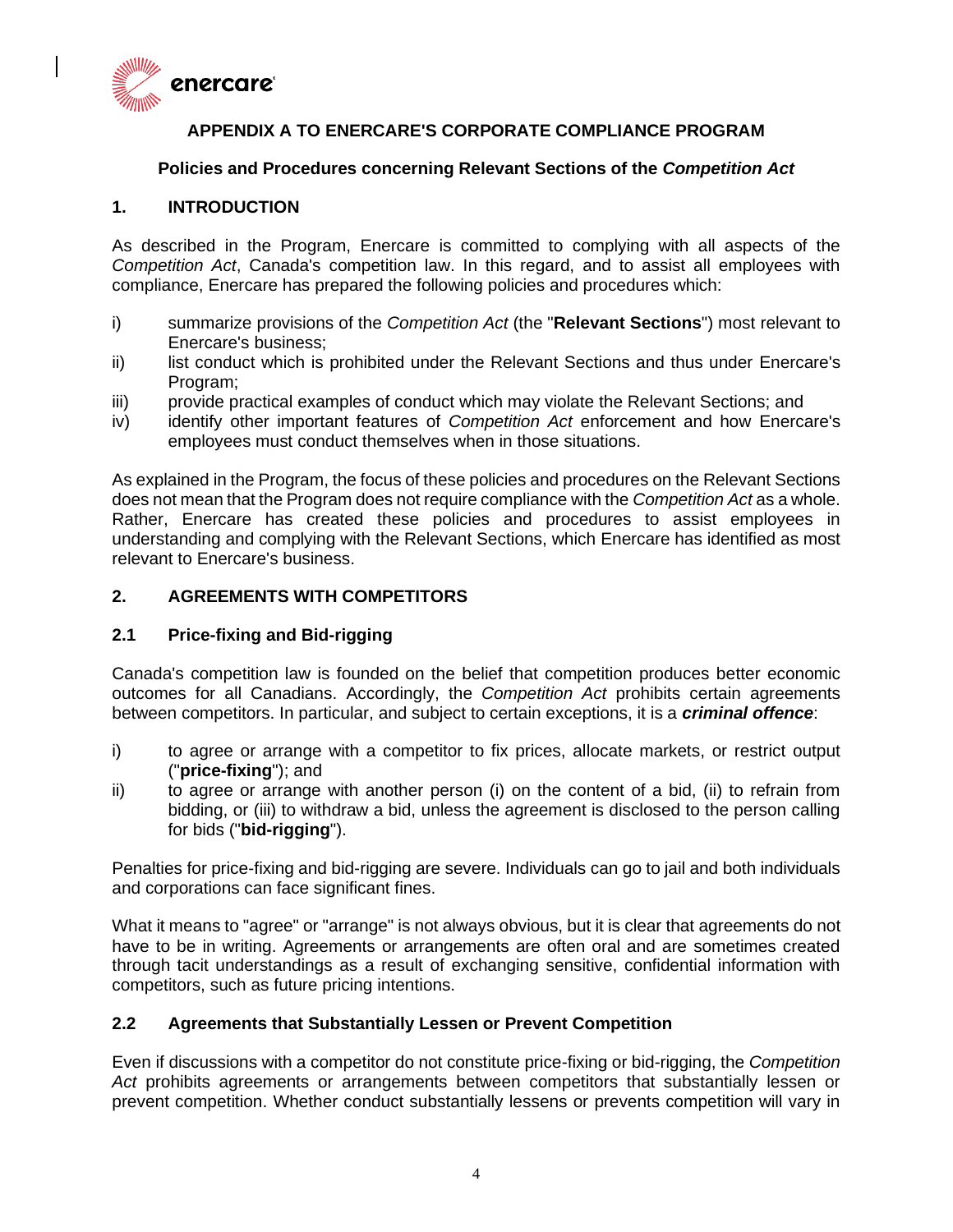

every case, so it is strongly recommended to speak with the legal department if you are talking to a competitor about your respective businesses.

## **2.3 What Must You Do?**

- Employees must refrain from price-fixing or bid-rigging.
- Any employee who is approached by a competitor inviting them to engage in price-fixing or bid-rigging should immediately end the conversation and report the incident to the legal department.
- Any employee who is aware of or becomes aware of conduct which may constitute pricefixing or bid-rigging should immediately report it to the legal department.
- Employees who are unsure whether conduct may constitute price-fixing or bid-rigging should immediately contact the legal department to discuss it.
- Employees should not disclose competitively sensitive information to competitors. Such information includes but is not limited to Enercare's confidential prices, discounts, costs, marketing strategies, bidding intentions, or contents of a bid.
- If employees are aware of or become aware of industry/trade association meetings or other meetings at which competitively sensitive information is exchanged by competitors, they should immediately contact the legal department.
- Agreements with competitors that are not price-fixing or bid-rigging can still raise issues under the *Competition Act*. Employees discussing business issues with Enercare's competitors should advise the legal department of their discussions so that the legal department can evaluate potential issues.

# **2.4 Some Examples of Conduct which should be Avoided and Reported**

**Floor Price**: Competitor A mentions at a trade show that it intends to raise its price for Product A from \$9 to \$10, and that both it and Enercare should refrain from selling Product A below \$10.

**Market Allocation**: A representative of Competitor B mentions to you that it is considering closing its operations in the Greater Toronto Area for cost reasons to focus on its business in Eastern Ontario. He suggests that it would make sense for Enercare to similarly focus its efforts on business in the Greater Toronto Area and close its operations in Eastern Ontario.

**Bid-Rigging**: A representative of Competitor C calls you to discuss an upcoming RFQ response to Developer X with whom Enercare has worked closely in the past. She proposes that Competitor C not bid on this RFQ, and that Enercare "return the favour" when the companies respond to Developer Y's RFQ with whom Competitor C has a strong historical relationship.

All of the above are invitations to participate in criminal conduct. No Enercare employee should engage in such conduct and if they become aware of it should immediately report it to the legal department.

## **3. ABUSE OF DOMINANCE**

## **3.1 Predatory, Exclusionary, or Disciplinary Conduct**

The *Competition Act* recognizes that aggressive competition produces the best outcomes for all Canadians. However, certain conduct when engaged in by a "dominant" firm, can have negative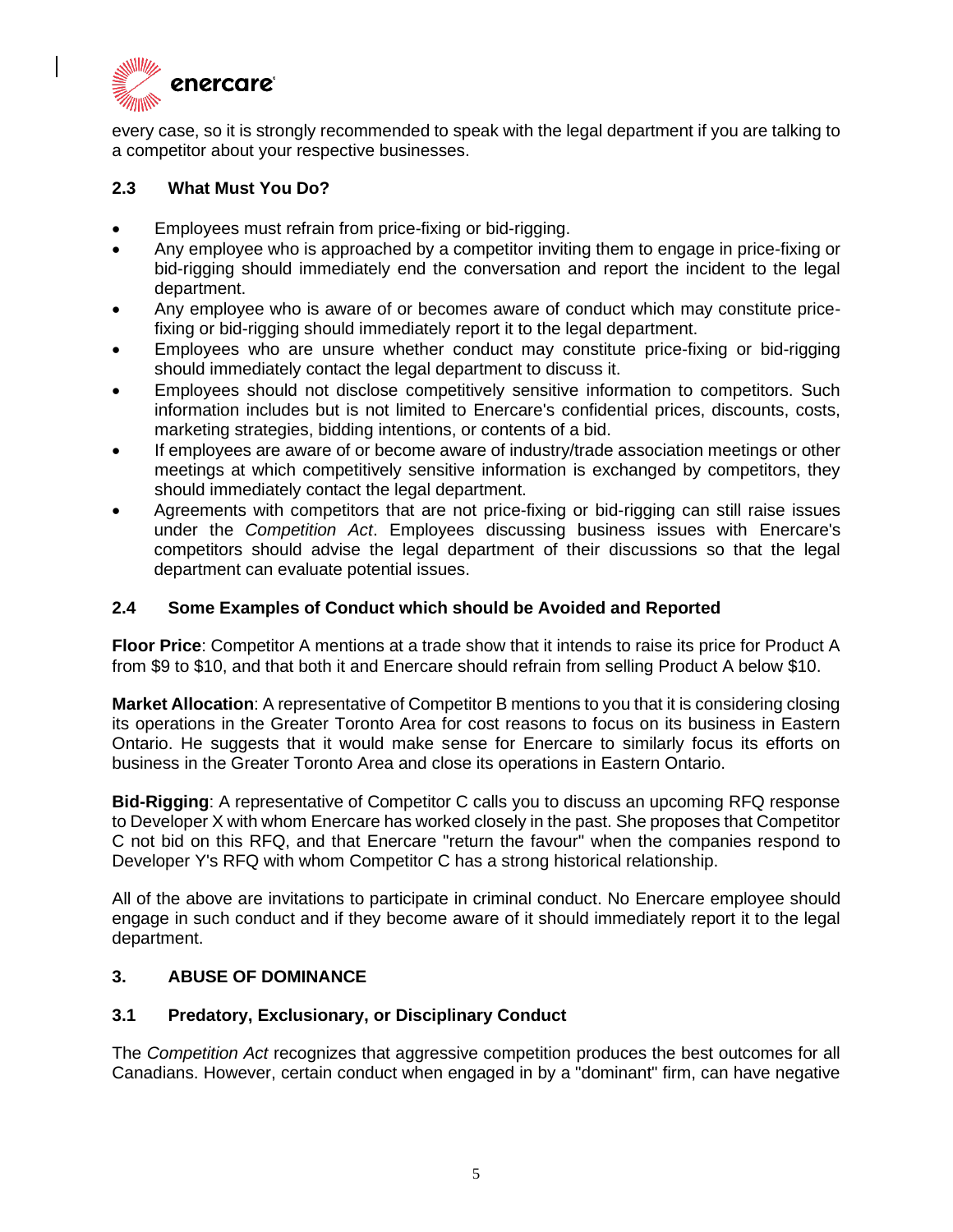

consequences on competition and result in higher prices, lower quality products, and less innovation.

Whether a firm is "dominant" for the purposes of the *Competition Act* is fact-specific. While Enercare does not consider itself to be dominant in any business segment given the vigorously competitive markets in which it operates, the Competition Bureau has taken the position that Enercare is dominant in some business segments in certain parts of Ontario. Thus, it is important for Enercare employees to be aware of the types of conduct which may violate the abuse of dominance section of the *Competition Act*.

In general, employees should be cautious about conduct which does not have a legitimate business objective and is intended solely to harm a competitor of Enercare. This type of harmful conduct is often described as predatory, exclusionary, or disciplinary. Unlike price-fixing or bidrigging, abuse of dominance is not a criminal offence. Penalties, however, can be severe and include significant monetary penalties.

#### **3.2 What Must You Do?**

It is not always easy to differentiate harmful conduct from aggressive, competitive conduct. It is important that you speak with the legal department if you become aware of conduct which does not appear to have a legitimate business purpose and is intended to harm a competitor (or potential competitor) of Enercare.

#### **3.3 Some Examples of Conduct which should be Avoided and Reported**

**Artificial Barriers to Customer Switching**: In an attempt to keep customers from switching to Competitor A, Enercare implements artificial barriers which significantly deter customers from terminating their contractual relationship with Enercare and taking their business to Competitor A. Examples of such conduct include: refusing to respond to customer calls about termination requests or obstructing customers wishing to return their water heater tank to an Enercare drop off location.

Conduct by a dominant firm violates the *Competition Act* when it does not have a legitimate business justification. Some conduct may make it difficult for customers to switch to a competitor from Enercare and yet still have a legitimate business justification. You should speak with the legal department if you have questions about what conduct may be justified and what is likely not justified under the *Competition Act*.

**Exclusive Supply Contracts**: Supplier A is the only supplier of Product X, without which Enercare and its competitors cannot do business. Enercare decides to enter into an exclusive arrangement with Supplier A so that Supplier A will not sell Product X to any of Enercare's competitors. Without access to Product X, Enercare's competitors are significantly harmed in their ability to compete, and risk going out of business.

Exclusive contracts which keep competitors of the dominant firm from buying key inputs have been held to violate the *Competition Act* in certain circumstances. Employees should speak with the legal department if considering such conduct.

**Predatory Pricing**: Enercare reduces its prices to below cost for a period of time to drive Competitor B out of business, because Competitor B cannot match Enercare's artificially low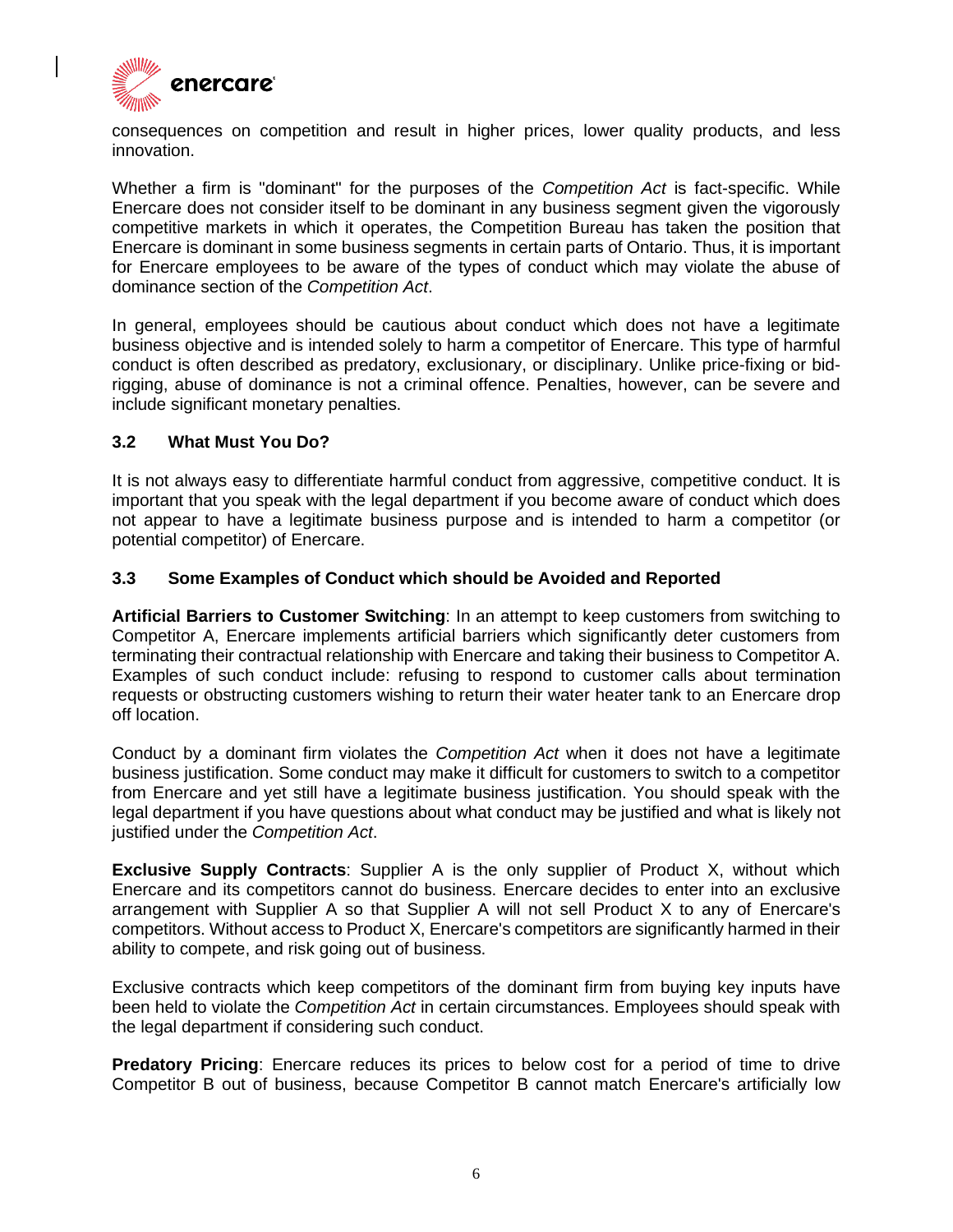

prices over the long-term. Once Competitor B has gone out of business, Enercare raises its prices to even higher levels than initially to recover the losses it incurred during its low-pricing period.

This type of pricing behavior by a dominant firm is called predatory pricing because it is designed to drive competitors out of the market at which point the dominant firm can raise prices to recover its losses. It is a very specific type of pricing strategy which is hard to differentiate from legitimate pricing strategies designed to win market share and grow business. If you have questions about whether pricing strategies cross the line into conduct which could be predatory, you should speak with the legal department.

# **4. FALSE AND MISLEADING ADVERTISING**

#### **4.1 False or Misleading Representation to the Public**

When a business represents its products or services in a materially false or misleading way, customers may make purchasing decisions based on the wrong information. Both the *Criminal Code* and *Competition Act* have provisions dealing with advertising and promotions to the public.

It can be a *criminal offence* if, for the purpose of promoting the supply or use of a product, a person makes a representation to the public that is false or misleading in a material way. Criminal penalties will be sought where there is "clear and compelling evidence" that the person knowingly or recklessly made a false representation to the public and criminal prosecution is in the public interest (i.e., targeted to a vulnerable group or repeat offence). However, more often than not, such representations will be dealt with under the civil review provisions of the *Competition Act*. In either case, penalties can be severe. Civil remedies include monetary penalties for individuals and corporations. Criminal penalties include fines and imprisonment.

#### **4.2 What Must You Do?**

Employees must not make false or misleading representations about Enercare's products or services to the public. Such representations violate this Program and the law, and undermine Enercare's business by damaging our brand and customer relationships.

#### **4.3 Some Examples of Conduct which should be Avoided and Reported**

**Misleading Representations about Performance:** Enercare runs advertisements knowingly misrepresenting the energy efficiency or length of life of its water heaters.

## **5. OTHER**

#### **5.1 Immunity and Leniency Programs**

The Competition Bureau, the government department which enforces the *Competition Act*, offers immunity from criminal prosecution for whistleblowers who are the first to report violations of the criminal provisions of the *Competition Act*. Parties who are not the first to report criminal conduct but who cooperate with the Competition Bureau's investigation and plead guilty may be eligible for lenient treatment, which can mean a significant reduction in any fine or jail time.

For more information on these programs, please speak with the legal department.